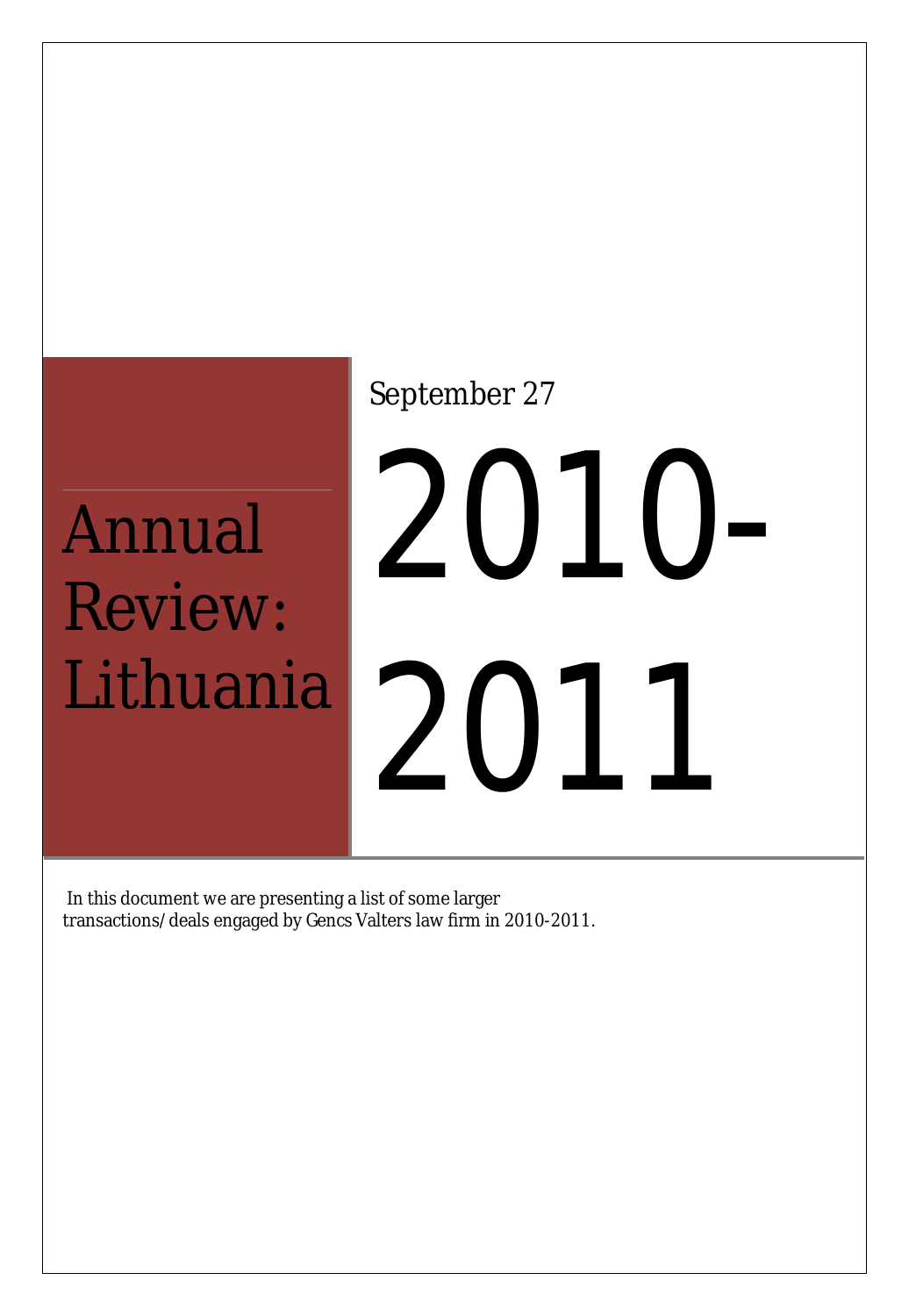- **1. Gencs Valters Law Firm in Lithuania is UK Company Creativity Culture and Education (the company is engaged in promotion of teaching in UK and worldwide) in the cases related to public procurement in Lithuania. The company is consulted on issues related to the entering of Lithuanian market, teaching system and its implementation locally. Our law firm advised the public procurement procedure which was considered as the winning offer and Creativity, Culture and Education will be shortly implementing this system in Lithuania.**
- 1.1. Professionals involved: Mr. Valters Gencs, Mrs. Dovile Alekniene. Status of the case: open.
- **2. Gencs Valters Law Firm in Lithuania is advising Converse Inc. (the largest manufacturer of athletic footwear in the United States) in the cases related to trademark Converse, Converse All Star Chuck Taylor, All Star and graphical trademark Star & Chevron Design protection in Lithuania.**
- 2.1. Gencs Valters Law Firm represented Converse Inc. at Lithuanian Patent Bureau in the case of trademark protection against Lithuanian trademark Clintas.
	- 2.1.1. Converse Inc. is one of the long-lasting clients of Gencs Valters law firm, which is advising the client for over 10 years on the regular basis. Majority of the cases involved concerns trademark protection in Baltic States.

Professionals involved: Mr. Valters Gencs, Mrs. Dovile Alekniene; Mrs. Aija Lure-Bagdanova.

Status of the case: open.

#### **3. Gencs Valters Law Firm in Lithuania represents French Company L'Oreal (the world's leader in the field of cosmetics) in the field of business law and taxation.**

- 3.1. L'Oreal is consulted in the fields of taxation, business law and general corporate law;
- 3.2. Gencs Valters law firm was advising L'Oreal in the pre-court case and negotiations with Ambassade de la Beaute;
	- 3.2.1. Gencs Valters law firm have been advising French Company L'Oreal for over a decade in all three Baltic States. The main legal issues related to L'Oreal concerns corporate and tax law.

Professionals involved: Mr. Valters Gencs, Mrs. Dovile Alekniene.

Status of the case: open.

#### **4. Gencs Valters Law Firm in Lithuania represents McDonalds (the world's largest chain of fast food restaurants) in the issues related to taxation in Lithuania.**

4.1. Our law firm currently consults McDonalds on the tax planning issues related to loans;

Professionals involved: Mr. Valters Gencs, Mrs. Dovile Alekniene, Mrs. Jana Orlova.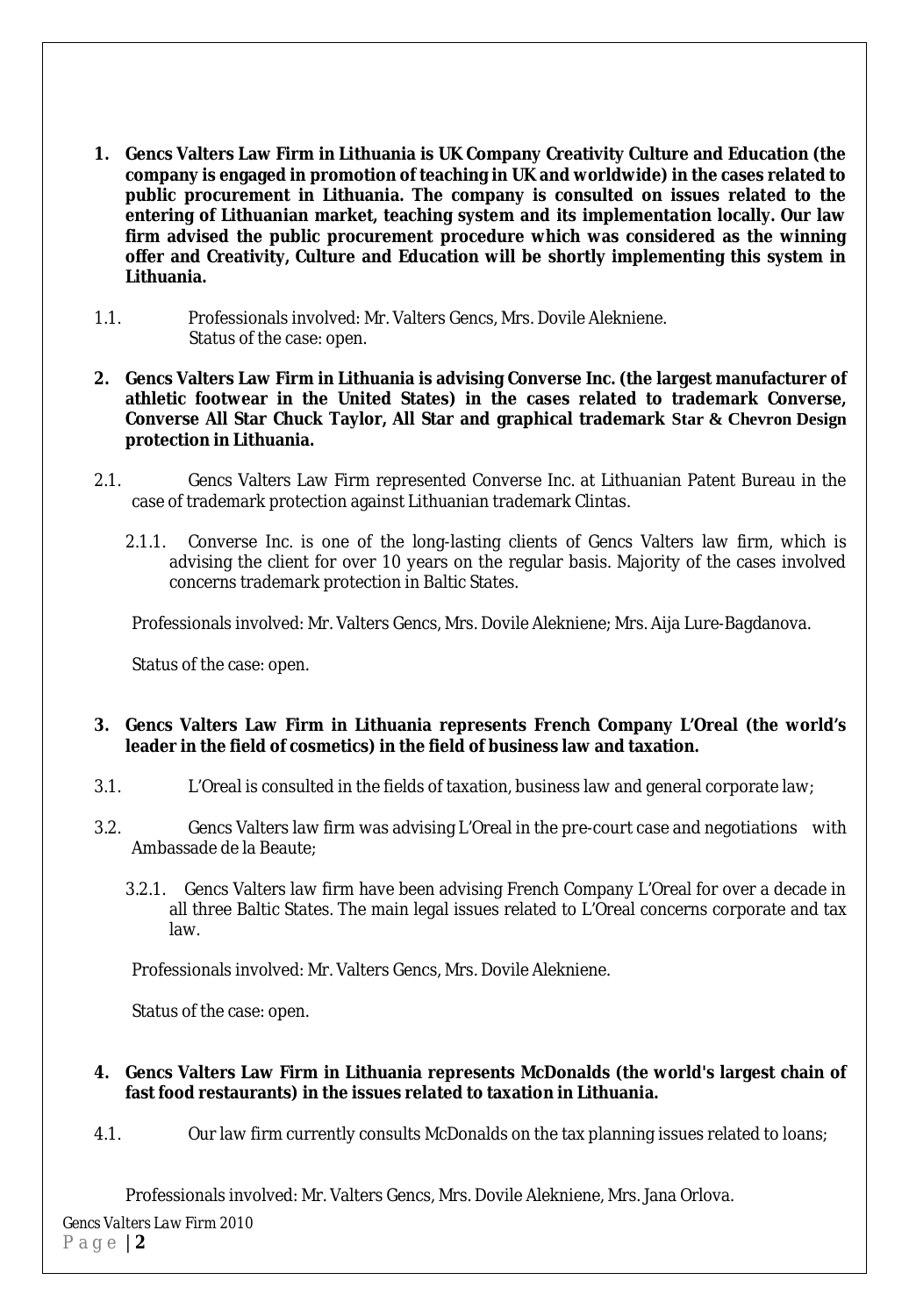Status of the case: open.

- **5. [Gencs Valters Law Firm in Lithuania represents Maersk Line (One of the biggest shipping companies in the world) in the issues related to business relocation, taxation and corporate legal matters.**
- 5.1. Our law firm currently consults Maersk Line in connection to business spin-off and related taxation, employment and corporate issues in Lithuania;

Professionals involved: Mr. Valters Gencs, Mrs. Dovile Alekniene;

Status of the case: open.

- **6. Gencs Valters Law Firm in Lithuania represents Polish company Prcip Dragmor, (company engaged in all kinds of dredging works and reclamation, beach nourishment construction of breakwaters, river bank reinforcement, trenching/backfilling for gas pipelines of large diameters, laying pipes on sea bottom including sewage treatment projects) in the court case against UAB Klaipedos Hidrotechnika related to the deepening of Klaipeda's Port channel in Lithuania and related dispute.**
- 6.1. Our law firm represents Prcip Dragmor in the ongoing court case related to the deepening of Klaipeda's Port channel in Lithuania. The case is one of the biggest cases currently held in Klaipeda;

Professionals involved: Mr. Valters Gencs, Mrs. Dovile Alekniene; Mrs. Evita Sile.

Status of the case: open.

- **7. Gencs Valters Law Firm in Lithuania represents UK Venture Capital Firm (company focused on high tech and Internet investment) in acquisition of Lithuanian company.**
- 7.1. Our law firm currently represents **UK Venture Capital Firm** in one of the biggest deals in social networks development sphere through acquisition of Lithuanian company (company involved in developing various social networks).

Professionals involved: Mr. Valters Gencs, Mrs. Dovile Alekniene; Mrs. Evita Sile.

Status of the case: open.

- **8. Gencs Valters Law Firm in Lithuania is advising Mitsubishi Tanabe Pharma Corporation (creation of pharmaceuticals) in the cases related to trademark Tinubin protection in Lithuania.**
- 8.1. Gencs Valters Law Firm represents Mitsubishi Tanabe Pharma Corporation in the case of trademark protection.

Professionals involved: Mr. Valters Gencs, Mrs. Dovile Alekniene; Mrs. Liana Brokovska.

Status of the case: open.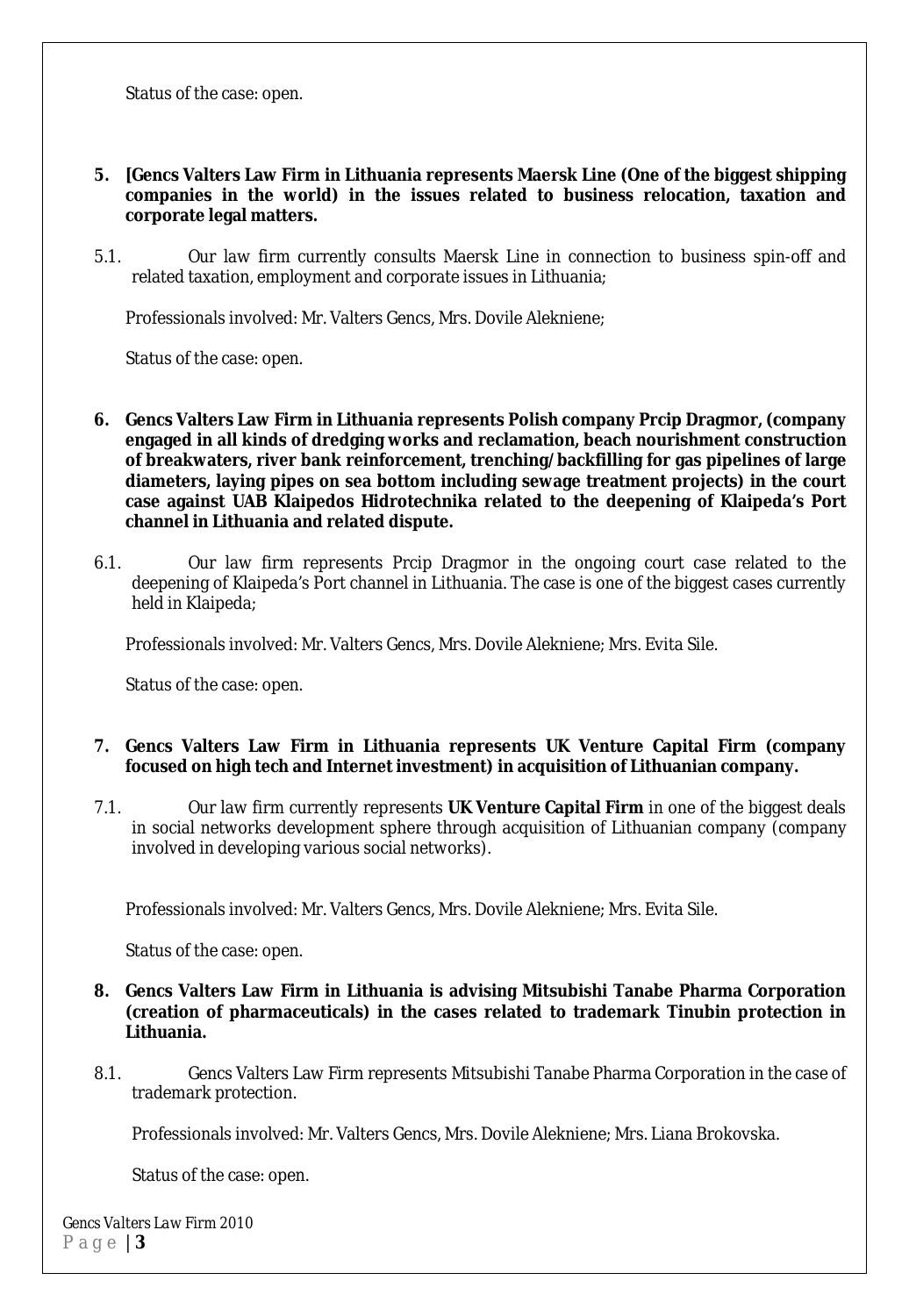- **9. Gencs Valters Law Firm in Lithuania was advising The British Council in Lithuania (The British Council is the UK's leading international organization for educational and cultural relations) for starting its activities in Lithuania and related taxation issues.**
- 9.1. Our law firm was advising The British Council in the field of taxation for public institutions and related issues to the activity start-up.

Professionals involved: Mr. Valters Gencs, Mrs. Dovile Alekniene;

Status of the case: closed.

- **10. Gencs Valters Law Firm in Lithuania is advising UAB ACG Nystrom (the company in Lithuania, which offers machines, spare parts and technical service for the upholstery textile, clothing and shoe industry in Lithuania, Latvia, Estonia and Belorussia) in the relation of international tax planning issues.**
- 10.1. Our law firm was advising UAB ACG Nystrom in connection to international tax planning and business development into Baltic States.

Professionals involved: Mr. Valters Gencs, Mrs. Dovile Alekniene, Ms. Evita Sile.

Status of the case: open.

- **11. Gencs Valters Law Firm in Lithuania represents Belgian credit insurance company Ducroire | Delcredere SA.NV's in a mission to protect its clients against the risks associated with domestic and international commercial transactions and to facilitate the financing thereof.**
- 11.1. Our law firm advised in the international commercial transaction related to business insurance policies.

Professionals involved: Mr. Valters Gencs, Mrs. Dovile Alekniene.

Status of the case: open.

- **12. Gencs Valters Law Firm in Lithuania advises in acquisition of business in Lithuania for Nexum Insurance Technologies, provider of software solutions for Scandinavian insurance company If, Swedbank and Lansforsakringar bank.**
- 12.1. Our law firm advised Nexum Insurance Technologies in acquisition of Lithuanian company;

Professionals involved: Mr. Valters Gencs, Mrs. Dovile Alekniene;

Status of the case: open.

**13. Gencs Valters Law Firm in Lithuania advises Sika Group (Manufacturer of speciality chemicals for construction and industry) in variety of corporate law, employment and taxation issues.**

Professionals involved: Mr. Valters Gencs, Mrs. Dovile Alekniene, Ms. Evita Sile.

Status of the case: open.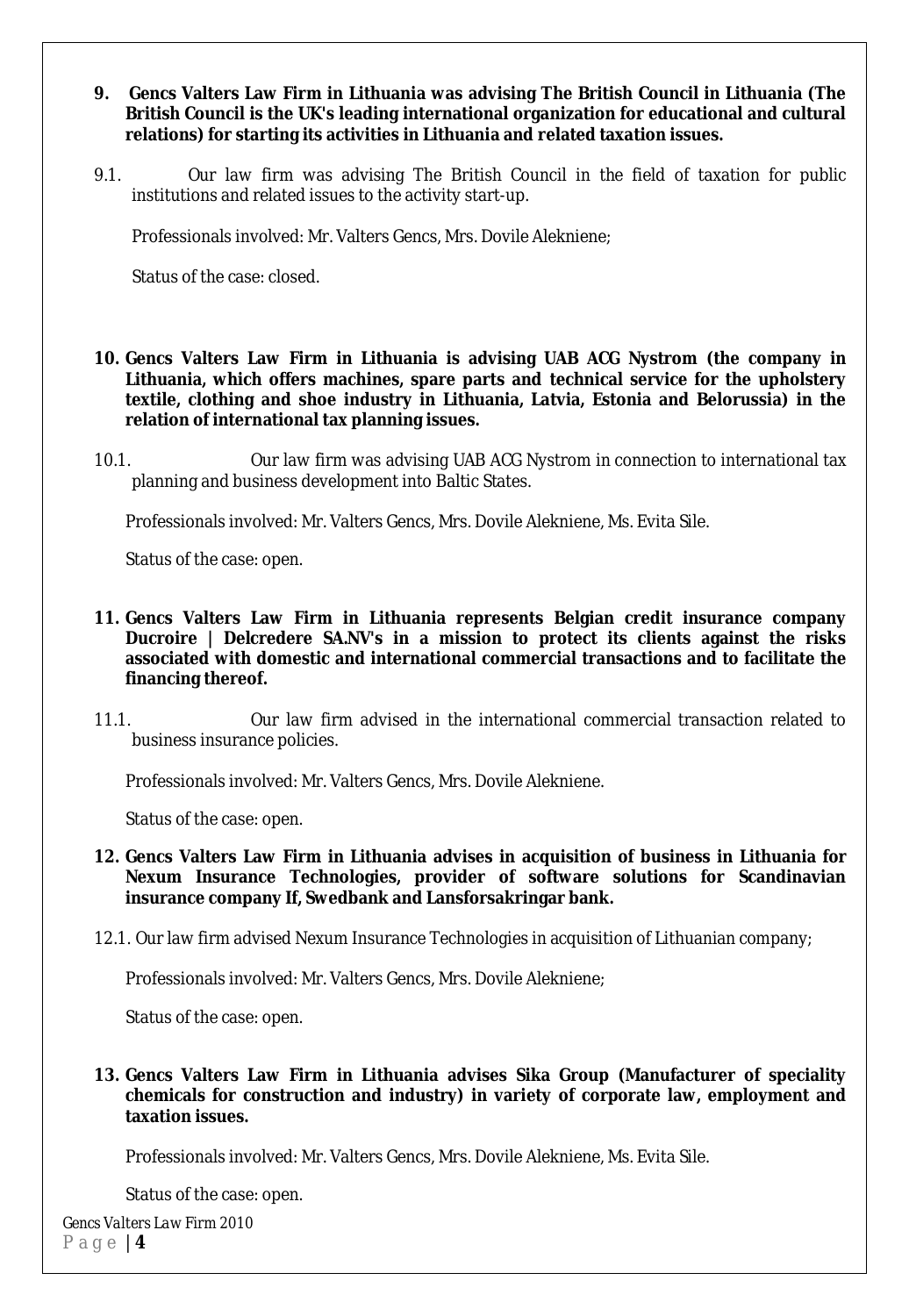#### **14. Gencs Valters Law Firm in Lithuania represents UAB Hifab (Swedish market leader in the field of project management) in the sphere of business law.**

Professionals involved: Mr. Valters Gencs, Mrs. Dovile Alekniene

Status of the case: open.

#### **15. Gencs Valters Law Firm in Lithuania represents Latvian Company SIA Rigas Dzirnavieks (company taking part in the development of Latvian grain farming industry and through partnership provides bakery industry and retailers with healthy and stable quality grain based products).**

15.1.The company was advised in business development in Lithuania and related taxation issues.

Professionals involved: Mr. Valters Gencs, Mrs. Dovile Alekniene, Mrs. Jana Orlova.

Status of the case: open.

#### **16. Gencs Valters Law Firm in Lithuania represents Latvian Company Tshudi Logistics (company providing Logistic solutions and transport services and belonging to the Tshudi Group of Companies) in a court proceeding against individual company II Litvirta.**

Professionals involved: Mr. Valters Gencs, Mrs. Dovile Alekniene, Ms. Gunda Leite.

Status of the case: open.

#### **17. Gencs Valters Law Firm in Lithuania represents Latvian company SIA Isosol in the issues related to taxation.**

Professionals involved: Mr. Valters Gencs, Mrs. Dovile Alekniene;

Status of the case: open.

- **18. Gencs Valters Law Firm in Lithuania advises UAB Graina (company engaged in wholesale of medical equipment, products and technologies; maintenance and service of medical equipment – installation, service, repair and medical stuff training).**
- 18.1.Our law firm advises in tax planning opportunities related to business development in the Baltic region.

Professionals involved: Mr. Valters Gencs, Mrs. Dovile Alekniene.

Status of the case: open.

**19. Gencs Valters Law Firm in Lithuania advises variety of companies willing to enforce Court decisions of EU and non-EU states in Lithuania. The most recent transactions concerns such companies as Syrus (Belgian – Uruguayan company) and the Belgian court decision enforcement and execution in Lithuania. Our law firm also advises Gamma-Treid (Russian company) in the issue of Russian Court decision enforceability and execution in Lithuania.**